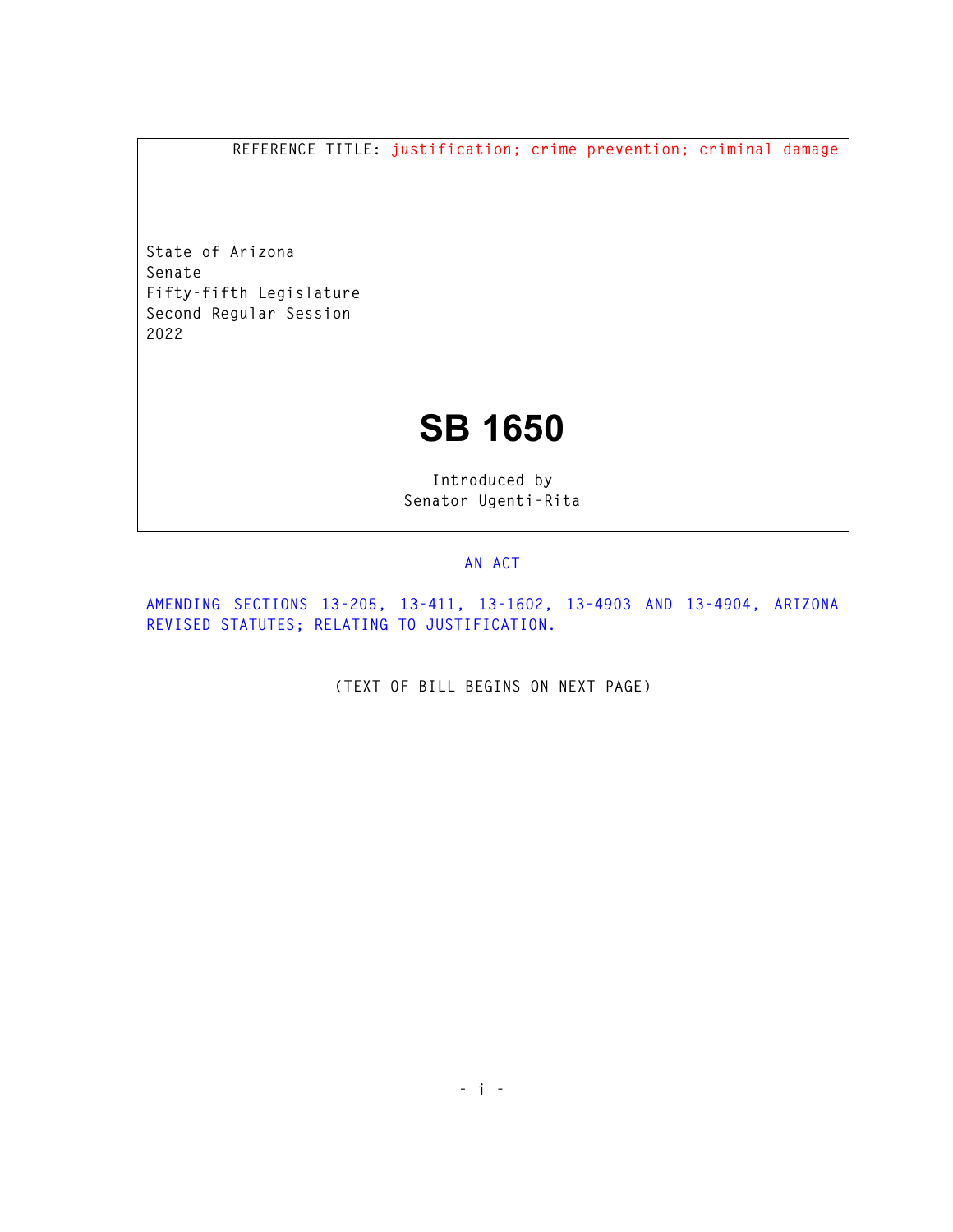**1 Be it enacted by the Legislature of the State of Arizona: 2 Section 1. Section 13-205, Arizona Revised Statutes, is amended to 3 read: 4 13-205. Affirmative defenses; justification; burden of proof 5 A. Except as otherwise provided by law, a defendant shall prove any 6 affirmative defense raised by a preponderance of the evidence. 7 Justification defenses under chapter 4 of this title are not affirmative 8 defenses. Justification defenses describe conduct that, if not justified, 9 would constitute an offense but, if justified, does not constitute 10 criminal or wrongful conduct. If evidence of justification pursuant to 11 chapter 4 of this title is presented by the defendant, the state must 12 prove beyond a reasonable doubt that the defendant did not act with 13 justification. 14 B. This section does not affect the presumption contained in**  15 section 13-411, subsection  $\leftarrow$  D and section 13-503. **16 17 Sec. 2. Section 13-411, Arizona Revised Statutes, is amended to 18 read: 19 13-411. Justification; use of force in crime prevention; 20 applicability 21 A. A person is justified in threatening or using both physical 22 force and deadly physical force against another if and to the extent the 23 person reasonably believes that physical force or deadly physical force is 24 immediately necessary to prevent the other's commission of arson of an 25 occupied structure under section 13-1704, burglary in the second or first 26 degree under section 13-1507 or 13-1508, kidnapping under section 13-1304, 27 manslaughter under section 13-1103, second or first degree murder under 28 section 13-1104 or 13-1105, sexual conduct with a minor under section 29 13-1405, sexual assault under section 13-1406, child molestation under 30 section 13-1410, armed robbery under section 13-1904 or aggravated assault 31 under section 13-1204, subsection A, paragraphs 1 and 2. 32 B. THE OWNER OR OWNER'S REPRESENTATIVE OF THE PROPERTY OR THE OWNER 33 OR THE OWNER'S REPRESENTATIVE OF THE LAND ON WHICH THE PROPERTY IS LOCATED 34 AT THE TIME OF THE COMMISSION OF THE OFFENSE IS JUSTIFIED IN THREATENING 35 OR USING BOTH PHYSICAL FORCE AND DEADLY PHYSICAL FORCE AGAINST ANOTHER IF 36 AND TO THE EXTENT THE OWNER OR OWNER'S REPRESENTATIVE REASONABLY BELIEVES 37 THAT PHYSICAL FORCE OR DEADLY PHYSICAL FORCE IS IMMEDIATELY NECESSARY TO 38 PREVENT THE OTHER'S COMMISSION OF CRIMINAL DAMAGE UNDER SECTION 13-1602, 39 SUBSECTION A, PARAGRAPH 7. 40 B. C. There is no duty to retreat before threatening or using 41 physical force or deadly physical force justified by subsection A OR B of 42 this section.** 

**43 C. D. A person is presumed to be acting reasonably for the 44 purposes of this section if the person is acting to prevent what the**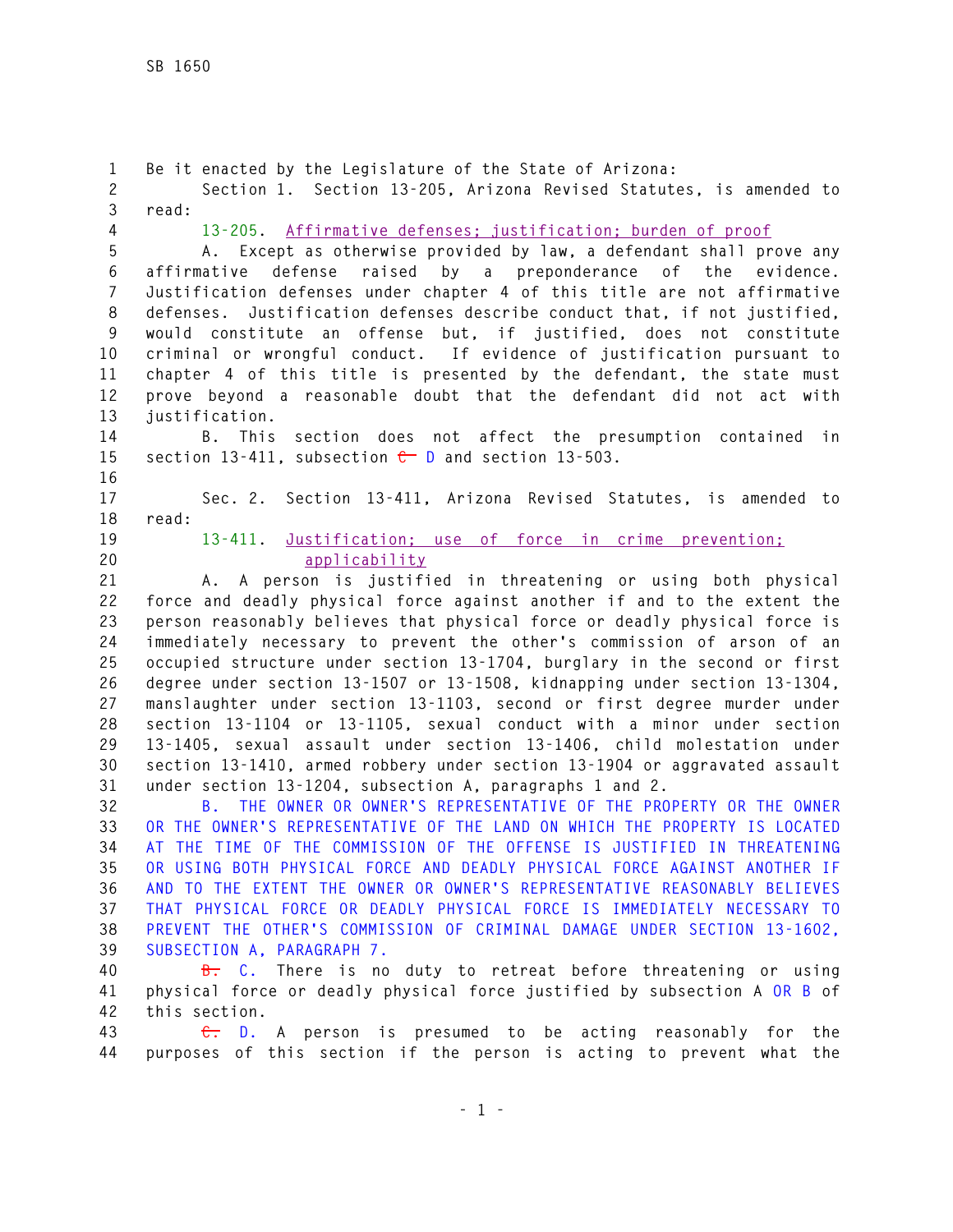**1 person reasonably believes is the imminent or actual commission of any of 2 the offenses listed in subsection A OR B of this section. 3 D. E. SUBSECTION A OF this section includes the use or threatened 4 use of physical force or deadly physical force in a person's home, 5 residence, OR place of business, ON land the person owns or leases, IN OR 6 ON A conveyance of any kind, or IN any other place in this state where a 7 person has a right to be. 8 Sec. 3. Section 13-1602, Arizona Revised Statutes, is amended to 9 read: 10 13-1602. Criminal damage; classification 11 A. A person commits criminal damage by: 12 1. Recklessly defacing or damaging property of another person. 13 2. Recklessly tampering with property of another person so as 14 substantially to impair its function or value. 15 3. Recklessly damaging property of a utility. 16 4. Recklessly parking any vehicle in such a manner as to deprive 17 livestock of access to the only reasonably available water. 18 5. Recklessly drawing or inscribing a message, slogan, sign or 19 symbol that is made on any public or private building, structure or 20 surface, except the ground, and that is made without permission of the 21 owner. 22 6. Intentionally tampering with utility property. 23 7. KNOWINGLY DEFACING OR DAMAGING PROPERTY OF ANOTHER PERSON WHILE 24 POSSESSING A DEADLY WEAPON OR DANGEROUS INSTRUMENT. 25 B. Criminal damage is punished as follows: 26 1. CRIMINAL DAMAGE IS A CLASS 3 FELONY IF THE PERSON VIOLATES 27 SUBSECTION A, PARAGRAPH 7 OF THIS SECTION. 28 1. 2. Criminal damage is a class 4 felony if the person recklessly 29 damages property of another in an amount of ten thousand dollars \$10,000 30 or more. 31 2. 3. Criminal damage is a class 4 felony if the person recklessly 32 damages the property of a utility in an amount of five thousand dollars 33 \$5,000 or more or if the person intentionally tampers with utility 34 property and the damage causes an imminent safety hazard to any person. 35 3. 4. Criminal damage is a class 5 felony if the person recklessly 36 damages property of another in an amount of two thousand dollars \$2,000 or 37 more but less than ten thousand dollars \$10,000 or if the damage is 38 inflicted to promote, further or assist any criminal street gang or 39 criminal syndicate with the intent to intimidate and the person is not 40 subject to paragraph 1 or 2 of this subsection. 41 4. 5. Criminal damage is a class 6 felony if the person recklessly 42 damages property of another in an amount of one thousand dollars \$1,000 or** 

**43 more but less than two thousand dollars \$2,000.**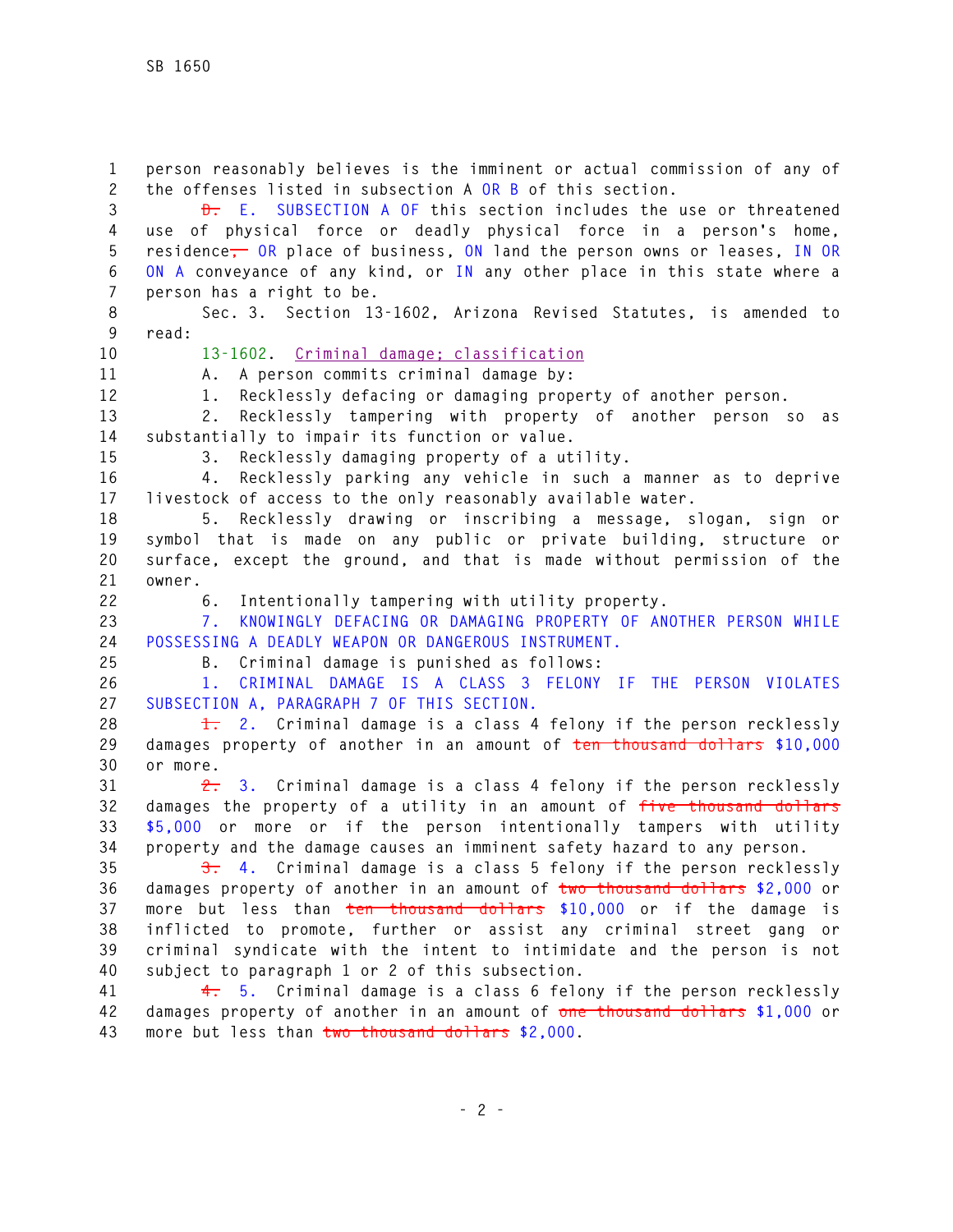**1 5. 6. Criminal damage is a class 1 misdemeanor if the person 2 recklessly damages property of another in an amount of more than two 3 hundred fifty dollars \$250 but less than one thousand dollars \$1,000.** 

**4 6. 7. In all other cases criminal damage is a class 2 misdemeanor.** 

**5 C. For a violation of subsection A, paragraph 5 of this section, in 6 determining the amount of damage to property, damages include reasonable 7 labor costs of any kind, reasonable material costs of any kind and any 8 reasonable costs that are attributed to equipment that is used to abate or** 

**9 repair the damage to the property.** 

**10 Sec. 4. Section 13-4903, Arizona Revised Statutes, is amended to 11 read:** 

**12 13-4903. Use of force; armed nuclear security guards**

**13 A. An armed nuclear security guard is justified in using physical 14 force against another person at a commercial nuclear generating station or 15 structure or fenced yard of a commercial nuclear generating station if the 16 armed nuclear security guard reasonably believes that such force is 17 necessary to prevent or terminate the commission or attempted commission 18 of criminal damage under section 13-1602, subsection A, paragraph 3 and 19 subsection B, paragraph 1 or 2 OR 3, misconduct involving weapons under 20 section 13-3102, subsection A, paragraph 13 or criminal trespass on a 21 commercial nuclear generating station under section 13-4902.** 

**22 B. Notwithstanding sections 13-403, 13-404, 13-405, 13-406, 13-408, 23 13-409, 13-410 and 13-411, an armed nuclear security guard is justified in 24 using physical force up to and including deadly physical force against 25 another person at a commercial nuclear generating station or structure or 26 fenced yard of a commercial nuclear generating station if the armed 27 nuclear security guard reasonably believes that such force is necessary 28 to:** 

**29 1. Prevent the commission of manslaughter under section 13-1103, 30 second or first degree murder under section 13-1104 or 13-1105, aggravated 31 assault under section 13-1204, subsection A, paragraph 1 or 2, kidnapping 32 under section 13-1304, burglary in the second or first degree under 33 section 13-1507 or 13-1508, arson of a structure or property under section 34 13-1703, arson of an occupied structure under section 13-1704, armed 35 robbery under section 13-1904 or an act of terrorism under section 36 13-2308.01.** 

**37 2. Defend oneself or a third person from the use or imminent use of 38 deadly physical force.** 

**39 C. Notwithstanding any other provision of this chapter, an armed 40 nuclear security guard is justified in threatening to use physical or 41 deadly physical force if and to the extent a reasonable armed nuclear 42 security guard believes it necessary to protect oneself or others against 43 another person's potential use of physical force or deadly physical force.**